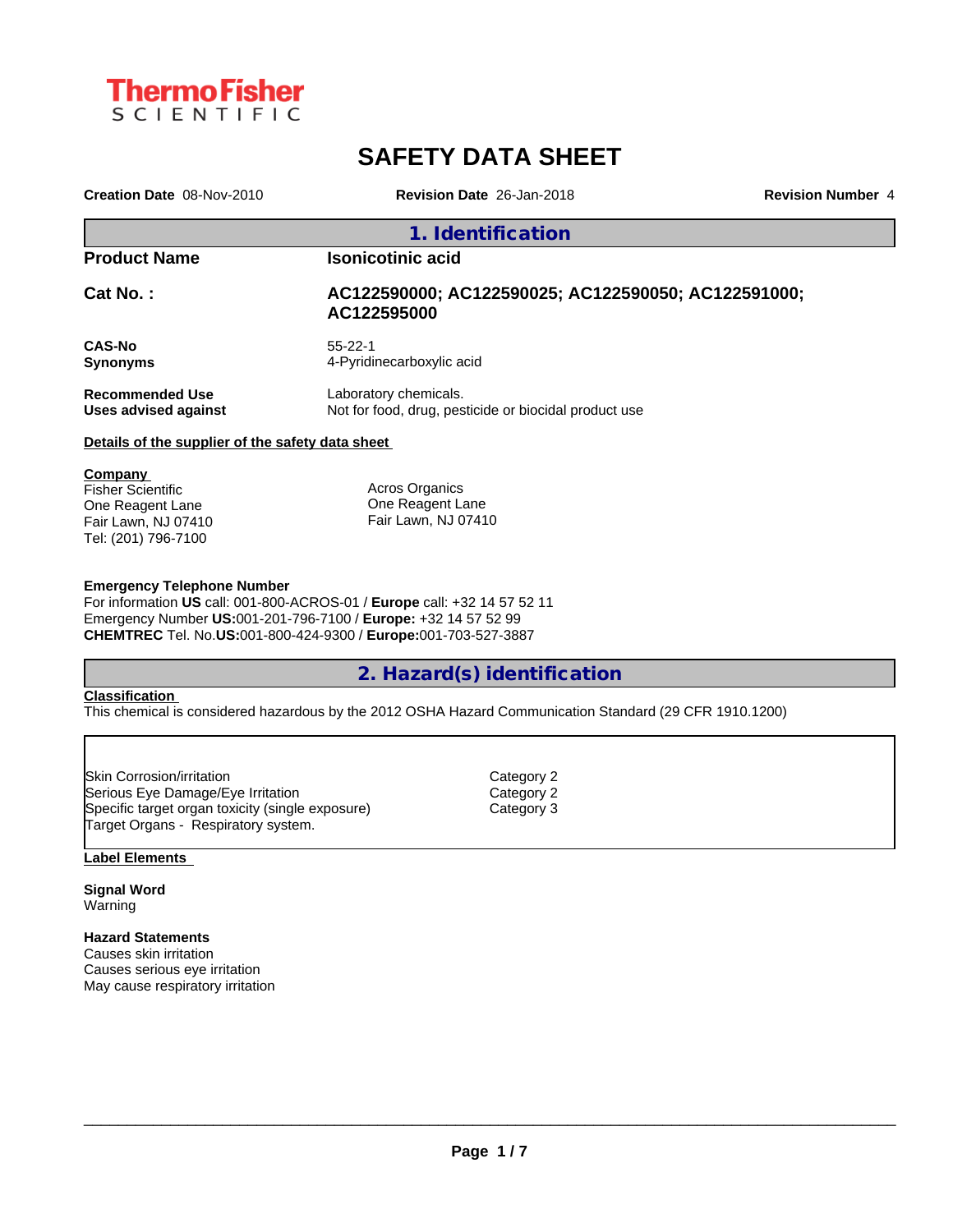

#### **Precautionary Statements Prevention**

Wash face, hands and any exposed skin thoroughly after handling

Wear protective gloves/protective clothing/eye protection/face protection

Avoid breathing dust/fume/gas/mist/vapors/spray

Use only outdoors or in a well-ventilated area

## **Inhalation**

IF INHALED: Remove victim to fresh air and keep at rest in a position comfortable for breathing Call a POISON CENTER or doctor/physician if you feel unwell

## **Skin**

IF ON SKIN: Wash with plenty of soap and water

If skin irritation occurs: Get medical advice/attention

Take off contaminated clothing and wash before reuse

# **Eyes**

IF IN EYES: Rinse cautiously with water for several minutes. Remove contact lenses, if present and easy to do. Continue rinsing If eye irritation persists: Get medical advice/attention

 $\_$  ,  $\_$  ,  $\_$  ,  $\_$  ,  $\_$  ,  $\_$  ,  $\_$  ,  $\_$  ,  $\_$  ,  $\_$  ,  $\_$  ,  $\_$  ,  $\_$  ,  $\_$  ,  $\_$  ,  $\_$  ,  $\_$  ,  $\_$  ,  $\_$  ,  $\_$  ,  $\_$  ,  $\_$  ,  $\_$  ,  $\_$  ,  $\_$  ,  $\_$  ,  $\_$  ,  $\_$  ,  $\_$  ,  $\_$  ,  $\_$  ,  $\_$  ,  $\_$  ,  $\_$  ,  $\_$  ,  $\_$  ,  $\_$  ,

## **Storage**

Store in a well-ventilated place. Keep container tightly closed

Store locked up

## **Disposal**

Dispose of contents/container to an approved waste disposal plant

**Hazards not otherwise classified (HNOC)**

None identified

# **3. Composition/Information on Ingredients**

| $\sim$<br>$- -$<br>50.0<br>200<br>stinic<br>$\sim$<br>салн<br>auu<br>טטו<br>◡◡<br>ື້ | --------- | ٠N٥<br>. | $\mathbf{a}$<br>. .<br>" |
|--------------------------------------------------------------------------------------|-----------|----------|--------------------------|
|                                                                                      |           |          |                          |

**4. First-aid measures**

| <b>General Advice</b>                  | If symptoms persist, call a physician.                                                                             |
|----------------------------------------|--------------------------------------------------------------------------------------------------------------------|
| <b>Eve Contact</b>                     | Rinse immediately with plenty of water, also under the eyelids, for at least 15 minutes. Get<br>medical attention. |
| <b>Skin Contact</b>                    | Wash off immediately with plenty of water for at least 15 minutes. Obtain medical attention.                       |
| <b>Inhalation</b>                      | Move to fresh air. Obtain medical attention. If not breathing, give artificial respiration.                        |
| <b>Ingestion</b>                       | Clean mouth with water and drink afterwards plenty of water. Get medical attention if<br>symptoms occur.           |
| Most important symptoms and<br>effects | None reasonably foreseeable.                                                                                       |
| <b>Notes to Physician</b>              | Treat symptomatically                                                                                              |

**5. Fire-fighting measures**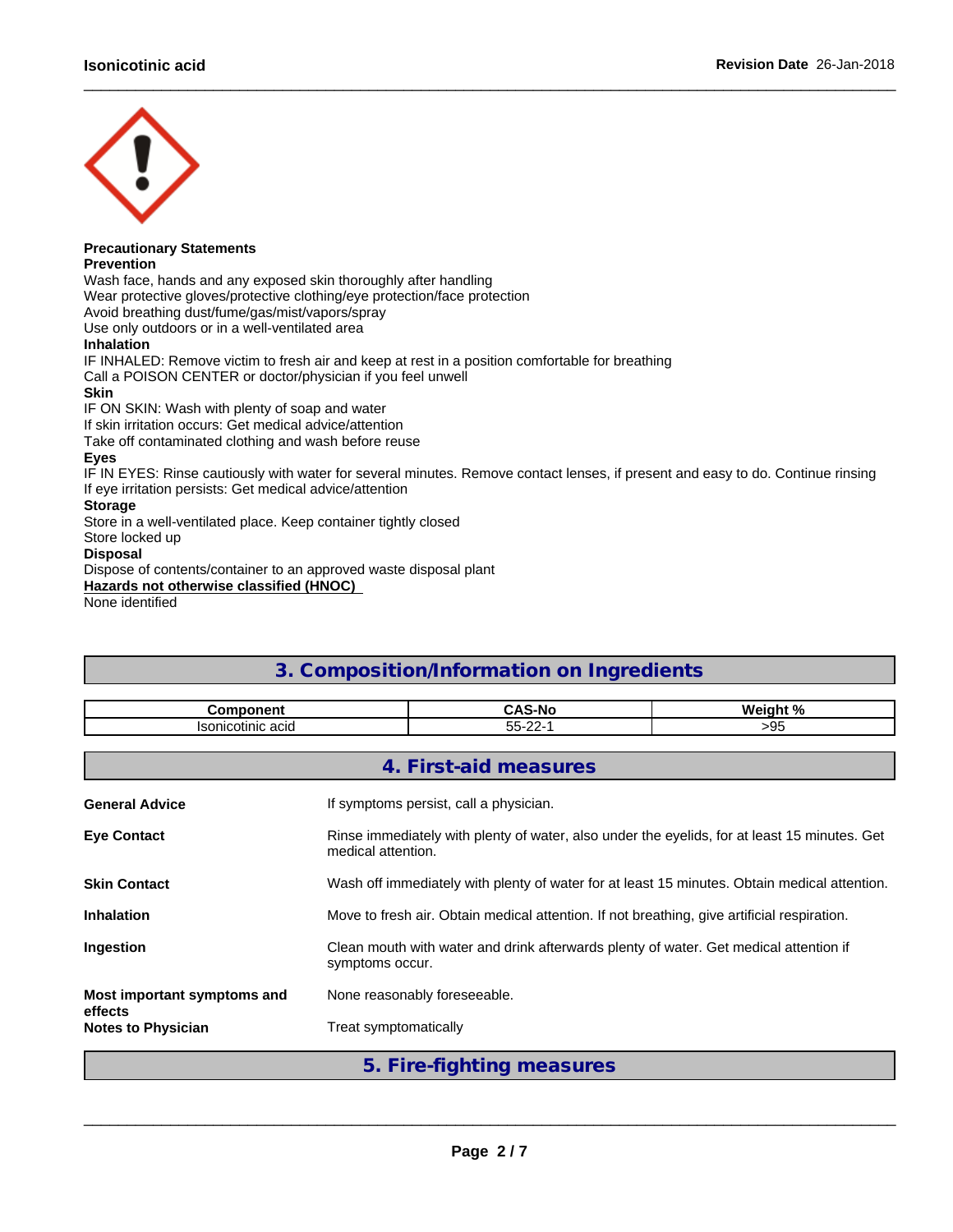| <b>Suitable Extinguishing Media</b>                        | Use water spray, alcohol-resistant foam, dry chemical or carbon dioxide. |
|------------------------------------------------------------|--------------------------------------------------------------------------|
| Unsuitable Extinguishing Media                             | No information available                                                 |
| <b>Flash Point</b><br>Method -                             | No information available<br>No information available                     |
| <b>Autoignition Temperature</b><br><b>Explosion Limits</b> | Not applicable                                                           |
| <b>Upper</b>                                               | No data available                                                        |
| Lower                                                      | No data available                                                        |
| Sensitivity to Mechanical Impact No information available  |                                                                          |
| <b>Sensitivity to Static Discharge</b>                     | No information available                                                 |

 $\_$  ,  $\_$  ,  $\_$  ,  $\_$  ,  $\_$  ,  $\_$  ,  $\_$  ,  $\_$  ,  $\_$  ,  $\_$  ,  $\_$  ,  $\_$  ,  $\_$  ,  $\_$  ,  $\_$  ,  $\_$  ,  $\_$  ,  $\_$  ,  $\_$  ,  $\_$  ,  $\_$  ,  $\_$  ,  $\_$  ,  $\_$  ,  $\_$  ,  $\_$  ,  $\_$  ,  $\_$  ,  $\_$  ,  $\_$  ,  $\_$  ,  $\_$  ,  $\_$  ,  $\_$  ,  $\_$  ,  $\_$  ,  $\_$  ,

## **Specific Hazards Arising from the Chemical**

Keep product and empty container away from heat and sources of ignition.

## **Hazardous Combustion Products**

Nitrogen oxides (NOx) Carbon monoxide (CO) Carbon dioxide (CO2)

**Protective Equipment and Precautions for Firefighters**

As in any fire, wear self-contained breathing apparatus pressure-demand, MSHA/NIOSH (approved or equivalent) and full protective gear.

| <b>NFPA</b><br><b>Health</b>                                                                                                   | <b>Flammability</b>                        | <b>Instability</b>                                                                                                                                                             | <b>Physical hazards</b>                                                                 |  |  |  |  |  |  |
|--------------------------------------------------------------------------------------------------------------------------------|--------------------------------------------|--------------------------------------------------------------------------------------------------------------------------------------------------------------------------------|-----------------------------------------------------------------------------------------|--|--|--|--|--|--|
| 2                                                                                                                              |                                            | 0                                                                                                                                                                              | N/A                                                                                     |  |  |  |  |  |  |
|                                                                                                                                | 6. Accidental release measures             |                                                                                                                                                                                |                                                                                         |  |  |  |  |  |  |
| <b>Personal Precautions</b><br><b>Environmental Precautions</b>                                                                | information.                               | Use personal protective equipment. Ensure adequate ventilation. Avoid dust formation.<br>Should not be released into the environment. See Section 12 for additional ecological |                                                                                         |  |  |  |  |  |  |
| Methods for Containment and Clean Sweep up or vacuum up spillage and collect in suitable container for disposal. Keep in<br>Up | suitable, closed containers for disposal.  |                                                                                                                                                                                |                                                                                         |  |  |  |  |  |  |
|                                                                                                                                | 7. Handling and storage                    |                                                                                                                                                                                |                                                                                         |  |  |  |  |  |  |
| <b>Handling</b>                                                                                                                |                                            | skin, or on clothing. Avoid ingestion and inhalation. Avoid dust formation.                                                                                                    | Wear personal protective equipment. Ensure adequate ventilation. Do not get in eyes, on |  |  |  |  |  |  |
| <b>Storage</b>                                                                                                                 |                                            | Keep containers tightly closed in a dry, cool and well-ventilated place.                                                                                                       |                                                                                         |  |  |  |  |  |  |
|                                                                                                                                | 8. Exposure controls / personal protection |                                                                                                                                                                                |                                                                                         |  |  |  |  |  |  |
| <b>Exposure Guidelines</b>                                                                                                     |                                            | This product does not contain any hazardous materials with occupational exposure<br>limitsestablished by the region specific regulatory bodies.                                |                                                                                         |  |  |  |  |  |  |
| <b>Engineering Measures</b>                                                                                                    |                                            | and safety showers are close to the workstation location.                                                                                                                      | Ensure adequate ventilation, especially in confined areas. Ensure that eyewash stations |  |  |  |  |  |  |
| <b>Personal Protective Equipment</b>                                                                                           |                                            |                                                                                                                                                                                |                                                                                         |  |  |  |  |  |  |
| <b>Eye/face Protection</b>                                                                                                     | Tightly fitting safety goggles.            |                                                                                                                                                                                |                                                                                         |  |  |  |  |  |  |
| Skin and body protection                                                                                                       | Long sleeved clothing.                     |                                                                                                                                                                                |                                                                                         |  |  |  |  |  |  |
| <b>Respiratory Protection</b>                                                                                                  |                                            | Wear a NIOSH/MSHA or European Standard EN 149 approved full-facepiece airline<br>respirator in the positive pressure mode with emergency escape provisions.                    |                                                                                         |  |  |  |  |  |  |
|                                                                                                                                |                                            |                                                                                                                                                                                |                                                                                         |  |  |  |  |  |  |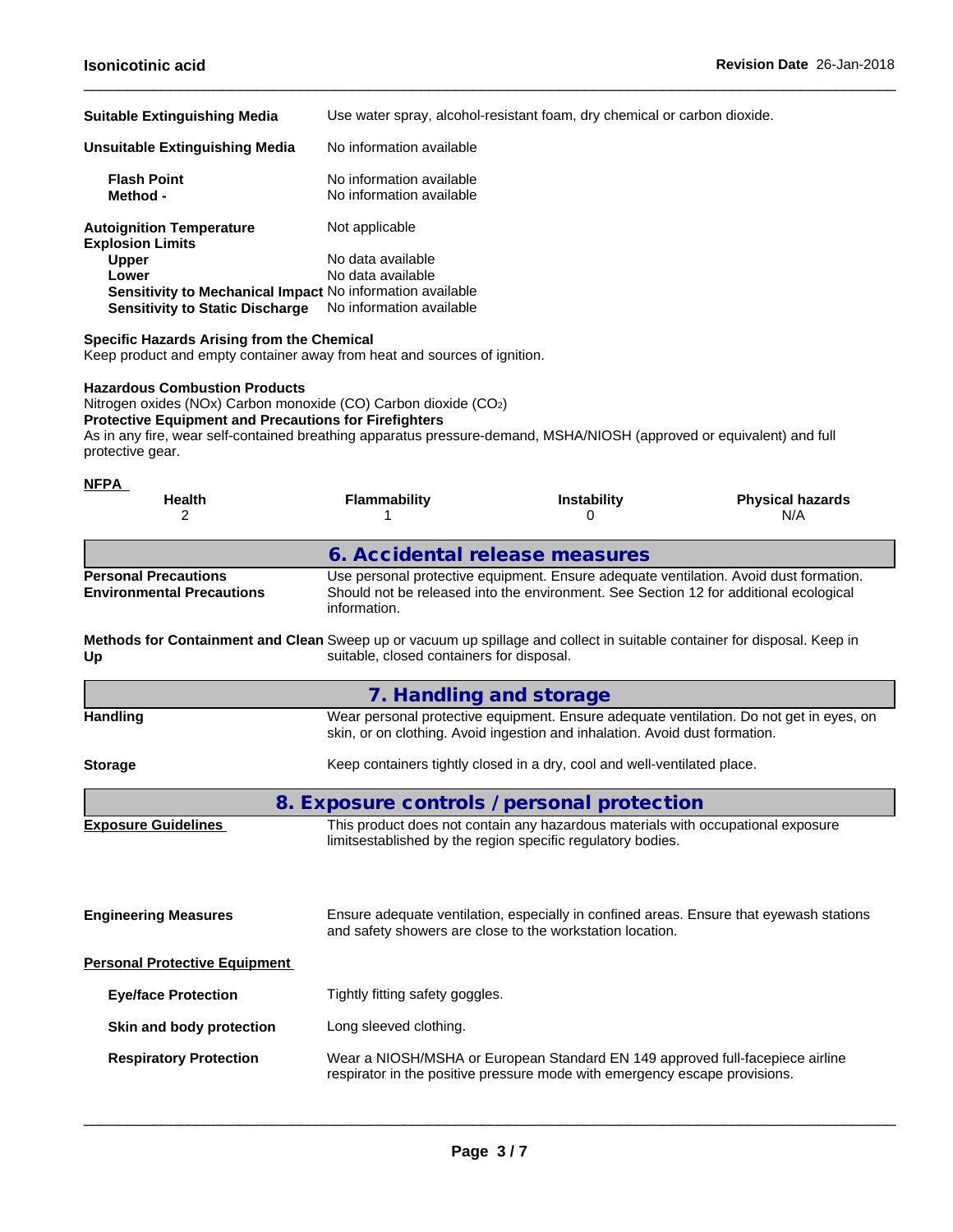Hygiene Measures **Handle** in accordance with good industrial hygiene and safety practice.

 $\_$  ,  $\_$  ,  $\_$  ,  $\_$  ,  $\_$  ,  $\_$  ,  $\_$  ,  $\_$  ,  $\_$  ,  $\_$  ,  $\_$  ,  $\_$  ,  $\_$  ,  $\_$  ,  $\_$  ,  $\_$  ,  $\_$  ,  $\_$  ,  $\_$  ,  $\_$  ,  $\_$  ,  $\_$  ,  $\_$  ,  $\_$  ,  $\_$  ,  $\_$  ,  $\_$  ,  $\_$  ,  $\_$  ,  $\_$  ,  $\_$  ,  $\_$  ,  $\_$  ,  $\_$  ,  $\_$  ,  $\_$  ,  $\_$  ,

# **9. Physical and chemical properties**

| <b>Physical State</b>                         | Powder Solid                |
|-----------------------------------------------|-----------------------------|
| Appearance                                    | Light cream                 |
| Odor                                          | No information available    |
| <b>Odor Threshold</b>                         | No information available    |
| pН                                            | 3.6 saturated solution      |
| <b>Melting Point/Range</b>                    | 310 - 315 °C / 590 - 599 °F |
| <b>Boiling Point/Range</b>                    | 260 °C / 500 °F @ 15 mmHq   |
| <b>Flash Point</b>                            | No information available    |
| <b>Evaporation Rate</b>                       | Not applicable              |
| Flammability (solid,gas)                      | No information available    |
| <b>Flammability or explosive limits</b>       |                             |
| <b>Upper</b>                                  | No data available           |
| Lower                                         | No data available           |
| <b>Vapor Pressure</b>                         | No information available    |
| <b>Vapor Density</b>                          | Not applicable              |
| <b>Specific Gravity</b>                       | No information available    |
| Solubility                                    | Soluble in water            |
| <b>Partition coefficient; n-octanol/water</b> | No data available           |
| <b>Autoignition Temperature</b>               | Not applicable              |
| <b>Decomposition Temperature</b>              | No information available    |
| Viscosity                                     | Not applicable              |
| Molecular Formula                             | C6 H5 N O2                  |
| <b>Molecular Weight</b>                       | 123.11                      |
|                                               |                             |

# **10. Stability and reactivity**

| <b>Reactive Hazard</b>          | None known, based on information available                                                         |
|---------------------------------|----------------------------------------------------------------------------------------------------|
| <b>Stability</b>                | Stable under recommended storage conditions.                                                       |
| <b>Conditions to Avoid</b>      | Incompatible products. Excess heat. Avoid dust formation.                                          |
| <b>Incompatible Materials</b>   | Strong oxidizing agents, Strong reducing agents                                                    |
|                                 | Hazardous Decomposition Products Nitrogen oxides (NOx), Carbon monoxide (CO), Carbon dioxide (CO2) |
| <b>Hazardous Polymerization</b> | Hazardous polymerization does not occur.                                                           |
| <b>Hazardous Reactions</b>      | None under normal processing.                                                                      |

**11. Toxicological information**

# **Acute Toxicity**

| <b>Product Information</b>         |                                                                                            |                                                             |                        |
|------------------------------------|--------------------------------------------------------------------------------------------|-------------------------------------------------------------|------------------------|
| Oral LD50                          |                                                                                            | Based on ATE data, the classification criteria are not met. |                        |
| <b>Component Information</b>       |                                                                                            |                                                             |                        |
| <b>Component</b>                   | LD50 Oral                                                                                  | <b>LD50 Dermal</b>                                          | <b>LC50 Inhalation</b> |
| Isonicotinic acid                  | 3345 mg/kg (Rat)                                                                           | Not listed                                                  | Not listed             |
| <b>Toxicologically Synergistic</b> | No information available                                                                   |                                                             |                        |
| <b>Products</b>                    |                                                                                            |                                                             |                        |
|                                    | Delayed and immediate effects as well as chronic effects from short and long-term exposure |                                                             |                        |
| <b>Irritation</b>                  | Irritating to eyes, respiratory system and skin                                            |                                                             |                        |
|                                    |                                                                                            |                                                             |                        |
| <b>Sensitization</b>               | No information available                                                                   |                                                             |                        |
|                                    |                                                                                            |                                                             |                        |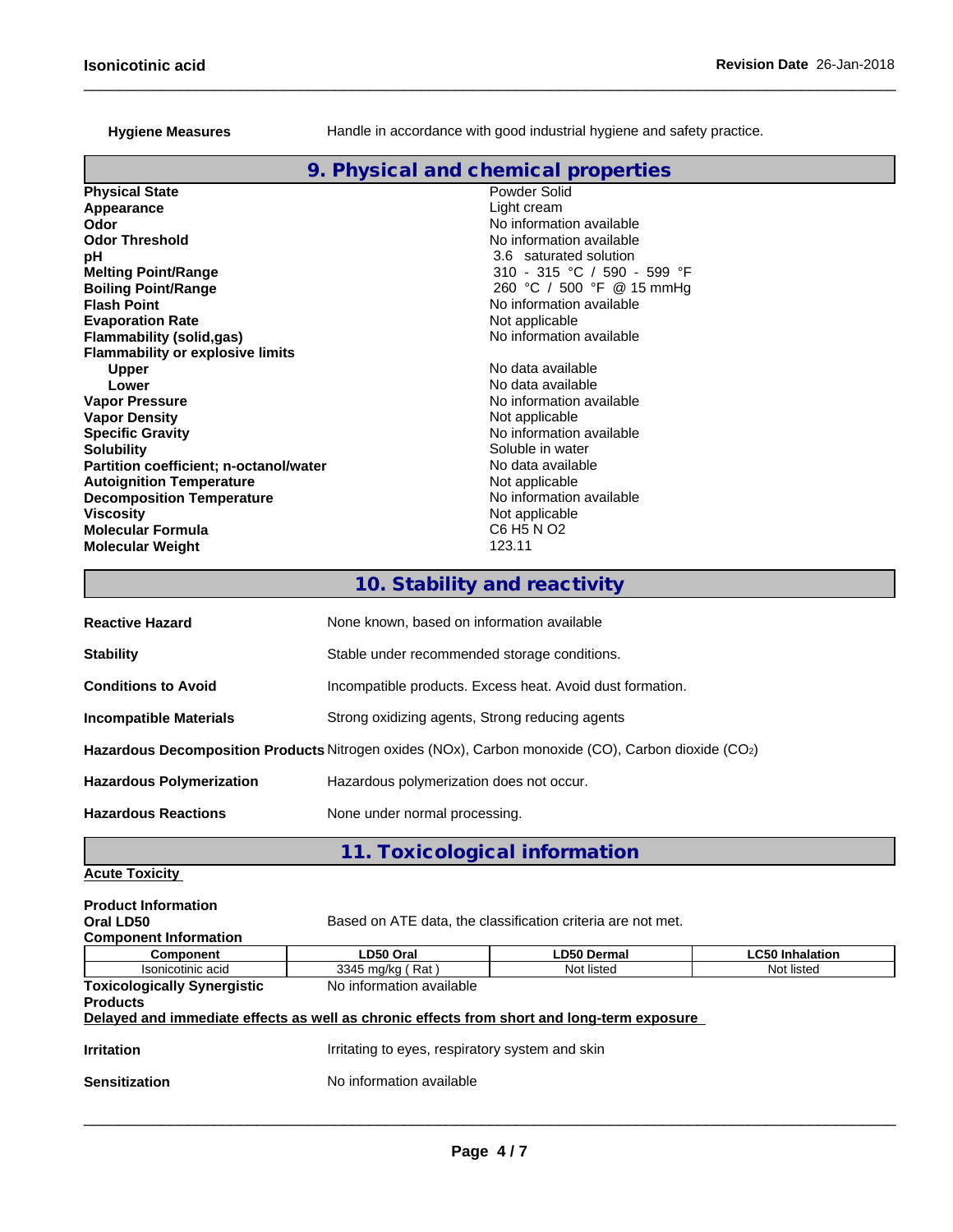**Carcinogenicity** The table below indicateswhether each agency has listed any ingredient as a carcinogen.

 $\_$  ,  $\_$  ,  $\_$  ,  $\_$  ,  $\_$  ,  $\_$  ,  $\_$  ,  $\_$  ,  $\_$  ,  $\_$  ,  $\_$  ,  $\_$  ,  $\_$  ,  $\_$  ,  $\_$  ,  $\_$  ,  $\_$  ,  $\_$  ,  $\_$  ,  $\_$  ,  $\_$  ,  $\_$  ,  $\_$  ,  $\_$  ,  $\_$  ,  $\_$  ,  $\_$  ,  $\_$  ,  $\_$  ,  $\_$  ,  $\_$  ,  $\_$  ,  $\_$  ,  $\_$  ,  $\_$  ,  $\_$  ,  $\_$  ,

| Component                                                              | <b>CAS-No</b>     | <b>IARC</b>                      | <b>NTP</b>                                                                                                                                                                                                                                                            | <b>ACGIH</b> | <b>OSHA</b> | <b>Mexico</b> |
|------------------------------------------------------------------------|-------------------|----------------------------------|-----------------------------------------------------------------------------------------------------------------------------------------------------------------------------------------------------------------------------------------------------------------------|--------------|-------------|---------------|
| Isonicotinic acid                                                      | $55 - 22 - 1$     | Not listed                       | Not listed                                                                                                                                                                                                                                                            | Not listed   | Not listed  | Not listed    |
| <b>Mutagenic Effects</b>                                               |                   | No information available         |                                                                                                                                                                                                                                                                       |              |             |               |
| <b>Reproductive Effects</b>                                            |                   | No information available.        |                                                                                                                                                                                                                                                                       |              |             |               |
| <b>Developmental Effects</b>                                           |                   | No information available.        |                                                                                                                                                                                                                                                                       |              |             |               |
| <b>Teratogenicity</b>                                                  |                   | No information available.        |                                                                                                                                                                                                                                                                       |              |             |               |
| <b>STOT - single exposure</b><br><b>STOT - repeated exposure</b>       |                   | Respiratory system<br>None known |                                                                                                                                                                                                                                                                       |              |             |               |
| <b>Aspiration hazard</b>                                               |                   | No information available         |                                                                                                                                                                                                                                                                       |              |             |               |
| Symptoms / effects, both acute and No information available<br>delayed |                   |                                  |                                                                                                                                                                                                                                                                       |              |             |               |
| <b>Endocrine Disruptor Information</b>                                 |                   | No information available         |                                                                                                                                                                                                                                                                       |              |             |               |
| <b>Other Adverse Effects</b>                                           |                   |                                  | The toxicological properties have not been fully investigated.                                                                                                                                                                                                        |              |             |               |
|                                                                        |                   |                                  | 12. Ecological information                                                                                                                                                                                                                                            |              |             |               |
| <b>Ecotoxicity</b>                                                     |                   |                                  |                                                                                                                                                                                                                                                                       |              |             |               |
| <b>Persistence and Degradability</b>                                   |                   | Persistence is unlikely          |                                                                                                                                                                                                                                                                       |              |             |               |
| <b>Bioaccumulation/Accumulation</b>                                    |                   | No information available.        |                                                                                                                                                                                                                                                                       |              |             |               |
| <b>Mobility</b>                                                        |                   |                                  | Will likely be mobile in the environment due to its water solubility.                                                                                                                                                                                                 |              |             |               |
|                                                                        | <b>Component</b>  |                                  |                                                                                                                                                                                                                                                                       |              | log Pow     |               |
|                                                                        | Isonicotinic acid |                                  |                                                                                                                                                                                                                                                                       |              | 0.32        |               |
|                                                                        |                   |                                  |                                                                                                                                                                                                                                                                       |              |             |               |
|                                                                        |                   |                                  | 13. Disposal considerations                                                                                                                                                                                                                                           |              |             |               |
| <b>Waste Disposal Methods</b>                                          |                   |                                  | Chemical waste generators must determine whether a discarded chemical is classified as a<br>hazardous waste. Chemical waste generators must also consult local, regional, and<br>national hazardous waste regulations to ensure complete and accurate classification. |              |             |               |

**14. Transport information DOT**<br> **DOT**<br> **TDG**<br>
Not regulated<br>
Not regulated **TDG** Not regulated **IATA I** Not regulated **IMDG/IMO** Not regulated

**15. Regulatory information**

**All of the components in the product are on the following Inventory lists:** X = listed

# **International Inventories**

| Component         | <b>TSCA</b> | <b>DSL</b> | <b>NDSL</b> | <b>EINECS</b> | <b>ELINCS</b> | <b>NLP</b> | <b>PICCS</b> | <b>ENCS</b> | <b>AICS</b> | <b>IECSC</b> | <b>IZEOI</b><br>ncul. |
|-------------------|-------------|------------|-------------|---------------|---------------|------------|--------------|-------------|-------------|--------------|-----------------------|
| Isonicotinic acid |             |            |             | 200-228-2     |               |            |              |             |             |              |                       |
| Legend:           |             |            |             |               |               |            |              |             |             |              |                       |

**X - Listed**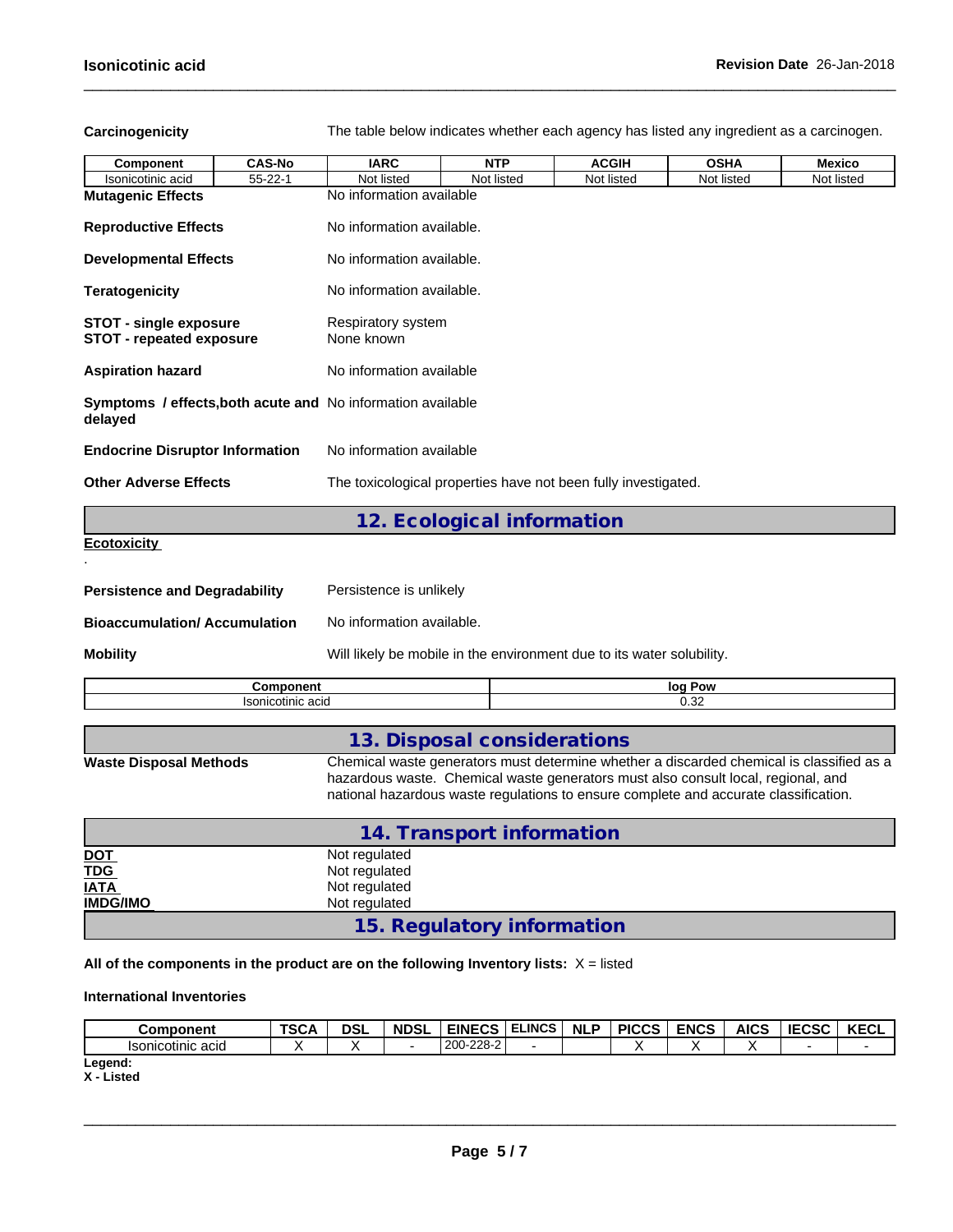**E - Indicates a substance that is the subject of a Section 5(e) Consent order under TSCA.**

**F - Indicates a substance that is the subject of a Section 5(f) Rule under TSCA.**

**N - Indicates a polymeric substance containing no free-radical initiator in its inventory name but is considered to cover the designated**

 $\_$  ,  $\_$  ,  $\_$  ,  $\_$  ,  $\_$  ,  $\_$  ,  $\_$  ,  $\_$  ,  $\_$  ,  $\_$  ,  $\_$  ,  $\_$  ,  $\_$  ,  $\_$  ,  $\_$  ,  $\_$  ,  $\_$  ,  $\_$  ,  $\_$  ,  $\_$  ,  $\_$  ,  $\_$  ,  $\_$  ,  $\_$  ,  $\_$  ,  $\_$  ,  $\_$  ,  $\_$  ,  $\_$  ,  $\_$  ,  $\_$  ,  $\_$  ,  $\_$  ,  $\_$  ,  $\_$  ,  $\_$  ,  $\_$  ,

**polymer made with any free-radical initiator regardless of the amount used.**

**P - Indicates a commenced PMN substance**

**R - Indicates a substance that is the subject of a Section 6 risk management rule under TSCA.**

**S - Indicates a substance that is identified in a proposed or final Significant New Use Rule**

**T - Indicates a substance that is the subject of a Section 4 test rule under TSCA.**

**XU - Indicates a substance exempt from reporting under the Inventory Update Rule, i.e. Partial Updating of the TSCA Inventory Data Base Production and Site Reports (40 CFR 710(B).**

**Y1 - Indicates an exempt polymer that has a number-average molecular weight of 1,000 or greater.**

**Y2 - Indicates an exempt polymer that is a polyester and is made only from reactants included in a specified list of low concern reactants that comprises one of the eligibility criteria for the exemption rule.**

**U.S. Federal Regulations**

| <b>TSCA 12(b)</b>                                                                               | Not applicable                                                                                                                                                                                                                                                                             |
|-------------------------------------------------------------------------------------------------|--------------------------------------------------------------------------------------------------------------------------------------------------------------------------------------------------------------------------------------------------------------------------------------------|
| <b>SARA 313</b>                                                                                 | Not applicable                                                                                                                                                                                                                                                                             |
| <b>SARA 311/312 Hazard Categories</b>                                                           | See section 2 for more information                                                                                                                                                                                                                                                         |
| <b>CWA (Clean Water Act)</b>                                                                    | Not applicable                                                                                                                                                                                                                                                                             |
| <b>Clean Air Act</b>                                                                            | Not applicable                                                                                                                                                                                                                                                                             |
| <b>OSHA</b> Occupational Safety and Health Administration<br>Not applicable                     |                                                                                                                                                                                                                                                                                            |
| <b>CERCLA</b>                                                                                   | Not applicable                                                                                                                                                                                                                                                                             |
| <b>California Proposition 65</b>                                                                | This product does not contain any Proposition 65 chemicals                                                                                                                                                                                                                                 |
| <b>U.S. State Right-to-Know</b><br><b>Regulations</b>                                           | Not applicable                                                                                                                                                                                                                                                                             |
| <b>U.S. Department of Transportation</b>                                                        |                                                                                                                                                                                                                                                                                            |
| Reportable Quantity (RQ):<br><b>DOT Marine Pollutant</b><br><b>DOT Severe Marine Pollutant</b>  | N<br>N<br>N                                                                                                                                                                                                                                                                                |
| <b>U.S. Department of Homeland Security</b><br>This product does not contain any DHS chemicals. |                                                                                                                                                                                                                                                                                            |
| <b>Other International Regulations</b>                                                          |                                                                                                                                                                                                                                                                                            |
| <b>Mexico - Grade</b>                                                                           | No information available                                                                                                                                                                                                                                                                   |
|                                                                                                 | 16. Other information                                                                                                                                                                                                                                                                      |
| <b>Prepared By</b>                                                                              | <b>Regulatory Affairs</b><br><b>Thermo Fisher Scientific</b><br>Email: EMSDS.RA@thermofisher.com                                                                                                                                                                                           |
| <b>Creation Date</b><br><b>Revision Date</b><br><b>Print Date</b><br><b>Revision Summary</b>    | 08-Nov-2010<br>26-Jan-2018<br>26-Jan-2018<br>This document has been updated to comply with the US OSHA HazCom 2012 Standard<br>replacing the current legislation under 29 CFR 1910.1200 to align with the Globally<br>Harmonized System of Classification and Labeling of Chemicals (GHS). |
| <b>Disclaimer</b>                                                                               |                                                                                                                                                                                                                                                                                            |